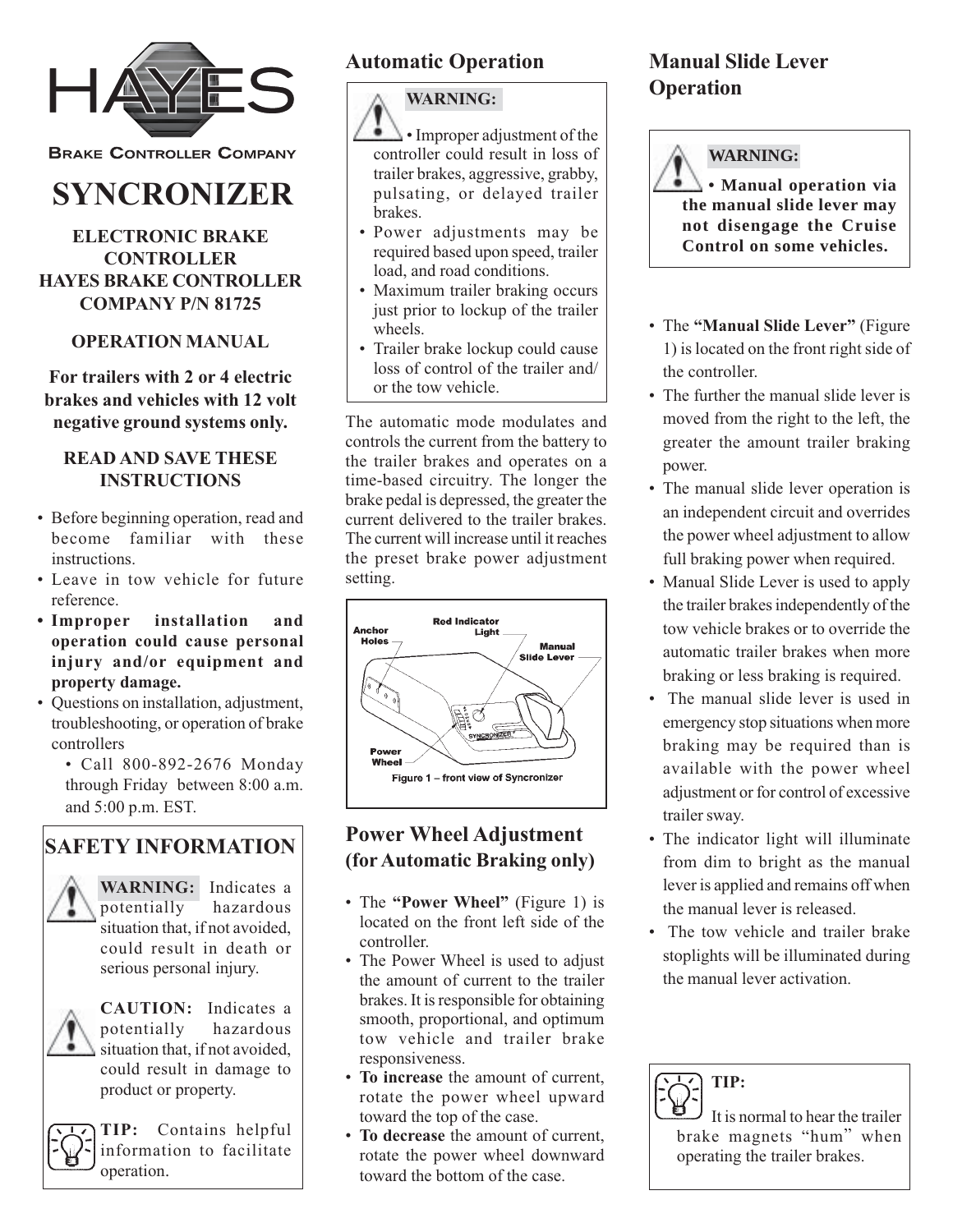# **Troubleshooting using the manual slide**

To verify the brake controller is properly wired, follow these steps:

- **A.** Disconnect the tow vehicle/trailer electrical connector. Move the manual slide lever (Figure 1) to the left. The red indicator light must become increasingly brighter and the tow vehicle stop lamps must illuminate.
- **B.** If the red indicator light does not illuminate or glows dimly, the tow vehicle has a short to ground in the trailer brake circuit or the white ground wire is not connected to ground. Check and/or repair wiring and tow vehicle/ trailer connector.
- **C.** If the stop lamps do not illuminate, check the red stoplight wire connection of the brake controller for connections to the non-powered stop lamp wire of the vehicle stop lamp switch.
- **D.** Connect the tow vehicle/trailer electrical connector.
- **E.** Move the manual lever to the left. The red indicator light must illuminate from dim to bright and the trailer stop lamps must illuminate.
- **F.** If the red indicator light does not illuminate or glows dimly, check the trailer brake magnets and trailer brake circuit (including the tow vehicle/ trailer connector) for a short to ground.
- **G.** If the trailer stop lamps do not illuminate, check and repair trailer wires, bulbs, bulb ground connections, and the tow vehicle/trailer connector.
- **H.** Also check the red stop lamp wire connection of the brake controller for connections to the non-powered stop lamp wire of the vehicle stop lamp switch.

### **Red Indicator Light representation while brakes are applied manually**

- 1) Dim to bright red illumination: • Controller operating normally with power to the trailer brakes
- 2) Dim to No red illumination:
- Faulty white ground wire connection, or faulty black battery (**+**) wire connection, or blue wire is shorted to ground.

# **Road Test and Performance Adjustment**

#### **To adjust the power wheel with the trailer connected:**

- A. Position vehicle on a hard, flat, dry surface.
- B. Adjust the power wheel to midrange setting.
- C. At a moderate speed (25 mph or less) push on the tow vehicle brake pedal in a normal manner. A firm braking action should occur.
- D. The red indicator light should illuminate from dim to bright during the stop.
- E. If more trailer braking is required, increase the power wheel. If less trailer braking is required, decrease the power wheel.
- F. At a moderate speed (25 mph or less) energize the brake controller by slowly moving the manual lever to the left. A much harder stop can always be obtained as the manual lever is not affected by the power wheel setting. The red indicator light should illuminate from dim to bright during the stop.

# **Trouble Shooting**

| Symptom                                 | <b>Possible Cause</b>                                     | Remedy                                                                        |
|-----------------------------------------|-----------------------------------------------------------|-------------------------------------------------------------------------------|
| Trailer Brakes "Lock Up"                | Power wheel set too high                                  | Reduce power wheel setting                                                    |
|                                         | Pendulum leveling arm set                                 | Move pendulum arm to a less aggressive                                        |
|                                         | too aggressive                                            | position. See adjusting pendulum section.                                     |
| Low output to trailer brakes            | Power wheel set too low                                   | Increase power wheel setting                                                  |
|                                         | Pendulum leveling arm set                                 | Move pendulum arm to a more aggressive                                        |
| Weak / Ineffective Brakes               | too delayed<br>Overloaded trailer                         | position. See adjusting pendulum section.                                     |
|                                         |                                                           | Check weight rating<br>Inspect connections / check with meter                 |
|                                         | Loose/poor quality connections<br>Insufficient wire gauge |                                                                               |
|                                         |                                                           | Inspect/Replace                                                               |
|                                         | Trailer brakes out of adjustment                          | Inspect and adjust as needed                                                  |
| No output to trailer brakes             | <b>Improper Wiring</b>                                    | Check color codes on all wires, If unsure,                                    |
| (manual or automatic)                   |                                                           | contact your vehicle dealership or our                                        |
|                                         |                                                           | customer support department                                                   |
|                                         |                                                           | at 1-800-892-2676.                                                            |
|                                         | Improperly grounded                                       | Ensure that the following are grounded:<br>• Controller (white wire)          |
|                                         |                                                           | • Tow vehicle connector                                                       |
|                                         |                                                           | • Trailer umbilical cord                                                      |
|                                         |                                                           | • Each brake magnet                                                           |
|                                         | Trailer brakes out of adjustment                          | Inspect and adjust as needed                                                  |
| No output to trailer brakes             | Faulty Brake Light Circuit                                | Troubleshoot / repair brake light circuit                                     |
| (automatic only)                        | on tow vehicle                                            |                                                                               |
| Intermittent or surging brakes          | Improperly grounded                                       | Check and repair all ground connections                                       |
|                                         | Out of Round brake drums                                  | Repair / replace                                                              |
|                                         | Worn wheel bearings                                       | Repair / replace                                                              |
| No output to trailer brakes,            | Direct short to ground                                    | Inspect and repair wiring                                                     |
| red indicator lights dim or             | either in tow vehicle                                     |                                                                               |
| off when brakes are applied             | wiring or in trailer wiring                               |                                                                               |
|                                         | Faulty brake magnets                                      | Test / replace brake magnets                                                  |
| Reduced output to trailer               | Too many brake magnets are                                | Energize III only handles 1-2 axles with brakes                               |
| brakes, red indicator light             | attached to controller                                    | Energize XPC only handles 1-3 axles with brakes                               |
| stops increasing in brightness          | Intermittent short to ground in                           | Inspect and repair wiring                                                     |
| with increased braking                  | tow vehicle or trailer wiring                             |                                                                               |
| requirements                            |                                                           |                                                                               |
|                                         | Defective brake magnets                                   | Test / replace brake magnets                                                  |
| Trailer brakes lock up when             | Faulty break-away                                         | Test / replace switch                                                         |
| trailer connector cable<br>is attached. | switch                                                    |                                                                               |
| Controller red indictor on              |                                                           |                                                                               |
| all the time                            | Indicates presence of an<br>unexpected 12V on the blue    | Inspect wiring and breakaway switch<br>Ensure that there is no voltage on the |
|                                         | (output) wire due to one of                               | blue wire when the brake pedal is not                                         |
|                                         | the following:                                            | depressed.                                                                    |
|                                         | • Faulty wiring                                           |                                                                               |
|                                         | • Malfunctioning                                          |                                                                               |
|                                         | breakaway switch                                          |                                                                               |
|                                         | Indicates presence of an                                  | Inspect wiring. Ensure that there is no                                       |
|                                         | unexpected 12 Volts on the red.                           | voltage on the red wire when the brake                                        |
|                                         |                                                           | pedal is depressed.                                                           |
|                                         |                                                           |                                                                               |

If you are unable to completely remedy the symptoms using the troubleshooting guide, contact our Technical Support Service at 1-800-892-2676.

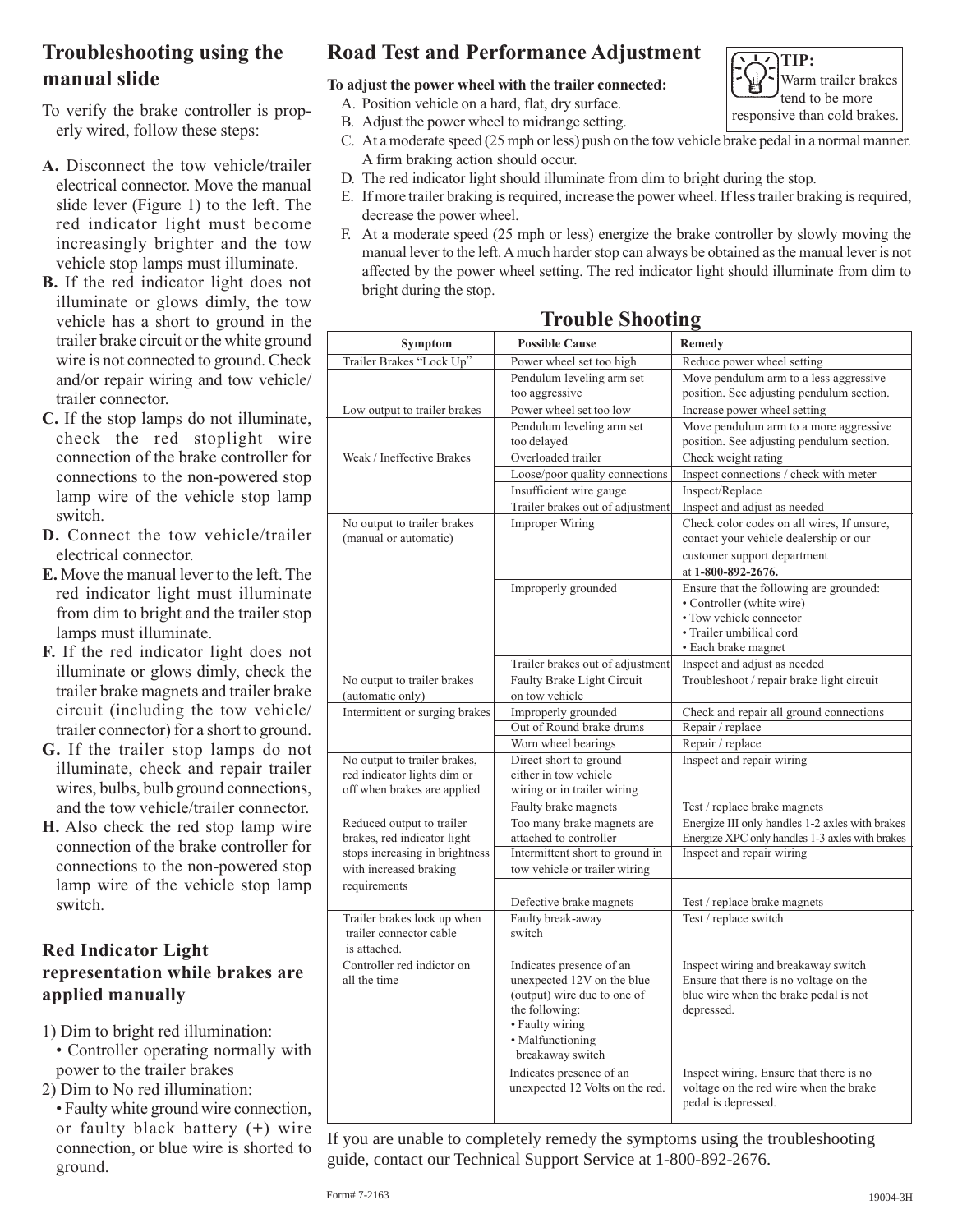## $\sqrt{\phantom{a}}$ **AVERTISSMENT:**

• Un mauvais réglage du contrôleur pourrait causer la perte des freins de la remorque, ou un freinage de remorque agressif, accrocheur, pulsatif ou retardé. • Des réglages de puissance être nécessaires en fonction de la viteesse, la charge de la remorque et les conditions de route.

- Le freinage maximum de la remorque se produit juste avant le blocage des roues de la remorque.
- Le blocage des freins de la remorque pourrait causer la perte de contrôle de la remorque et/ou du véhicule remorqueur.



**BRAKE CONTROLLER COMPANY** 

**Contrôleur de frein électronique SYNCRONIZER " No. 81725 de Hayes Brake Controller**

# **MANUEL D'UTILISATION**

**Pour les remorques avec 2 ou 4 freins électriques et les véhicules avec des systèmes de masse négative de 12 volts uniquement.**

des blessures graves. **PRÉCAUTION:** Indique une  $\bullet$  situation potentiellement

#### **VEUILLEZ LIRE ET CONSERVER CES INSTRUCTIONS**

- Avant de commencer l'installation, il faut lire et se familiariser avec ces instructions.
- Il faut les laisser dans le véhicule remorqueur pour qu'elles servent de référence future.
- **Une mauvaise installation et utilisation pourraient causer des blessures et/ou des dommages de l'équipement ou autres dommages matériels.**
- Pour toute question sur l'installation, l'ajustement, le dépannage ou le fonctionnement des contrôleurs de frein :
- Appeler le **800-892-2676** du lundi au vendredi entre 8h00 et 17h00, heure de la côte Est américaine.

# **INFORMATIONS DE SÉCURITÉ**



見

dangereuse qui, si elle n'est pas évitéé, pourrait causer des dommages du produit ou autres dommages matériels.

 **CONSEIL:** Contient des informations utiles pour faciliter l´installation.

#### **CONSEIL:** Il est normal d´entendre le « bourdonnement» des aimants de

remorque.

Le mode automatique module et contrôle le courant fourni par la batterie aux freins de la remorque et fonctionne avec un circuit temporisé. Plus la pédale de frein est enfoncée longtemps, plus fort est le courant fourni aux freins de la remorque. L'intensité du courant augmente jusqu'à ce qu'elle atteigne la valeur d'ajustement de puissance de frein prédéfinie.

# **Fonctionnement automatique**

- La « **Manette à glissière** » (figure 1) est située sur le côté avant droit du contrôleur.
- Plus la manette à glissière est déplacée de la droite à la gauche, plus la puissance de freinage de la remorque est grande.

• Le fonctionnement de la manette à glissière se fait sur un circuit indépendant et il neutralise l'ajustement de la roue de puissance pour obtenir un effort de freinage maximal lorsque cela est nécessaire.

• La manette à glissière est utilisée pour actionner les freins de la remorque indépendamment des freins du véhicule remorqueur ou pour neutraliser les freins automatiques de la remorque lorsqu'un freinage supplémentaire ou moindre est requis.

• La manette à glissière est utilisée dans des situations d'arrêt d'urgence lorsqu'un freinage supérieur à ce qui est disponible avec l'ajustement de la roue de puissance peut être nécessaire ou pour contrôler les déplacements latéraux excessifs de la remorque.

• La luminosité du voyant indicateur passe de faible à brillante à mesure que la manette est actionnée et le voyant reste éteint lorsque la manette est relâchée.

• Les feux d'arrêt des freins du véhicule remorqueur et de la remorque s'allument pendant l'actionnement de la manette.

# **Ajustement de la roue de puissance (pour le freinage**

**automatique uniquement)**

• La « **Roue de Puissance** » (figure 1) est située sur le côté avant gauche du contrôleur.

• La roue de puissance est utilisée pour ajuster l'intensité du courant dans les freins de la remorque. Elle permet d'obtenir une réponse des freins du véhicule remorqueur et de la remorque qui est sans à-coups, proportionnelle et optimale.

 $\ddot{\bullet}$ **• Le fontionnement manuel à l´aide de la manette à glissière peut ne pas désengager le régulateur de vitesse sur certains véhicules.**

• **Pour augmenter** l'intensité du courant, tourner la roue de puissance vers le haut en direction du dessus du boîtier.

• **Pour diminuer** l'intensité du courant, tourner la roue de puissance vers le bas en direction du dessous du boîtier.

**A.** Débrancher le connecteur électrique entre le véhicule remorqueur et la remorque. Déplacer la manette à glissière (figure 1) vers la gauche. Le voyant indicateur rouge doit devenir de plus en plus brillant et les feux d'arrêt du véhicule remorqueur doivent s'allumer.

**B.** Si le voyant indicateur rouge ne s'allume pas ou brille faiblement, le circuit de frein de remorque dans le véhicule remorqueur est court-circuité à la masse ou le fil blanc de masse n'est pas connecté à la masse. Vérifier et/ou réparer le câblage et le connecteur entre le véhicule remorqueur et la remorque.

frein de la remorque pendant l´actionnement des freins de la Pour vérifier que le contrôleur de frein est câblé correctement, suivre les étapes cidessous :

**C.** Si les feux d'arrêt ne s'allument pas, vérifier si le fil rouge de feu d'arrêt du contrôleur de frein est connecté au fil de feu d'arrêt hors tension du commutateur de feu d'arrêt du véhicule. **D.** Raccorder le connecteur électrique entre le véhicule remorqueur et la remorque.

**E.** Déplacer la manette vers la gauche. La luminosité du voyant indicateur rouge doit passer de faible à brillante et les feux d'arrêt de la remorque doivent d'allumer.

**F.** Si le voyant indicateur rouge ne s'allume pas ou brille faiblement, vérifier les aimants de frein de remorque et le circuit de frein de remorque (y compris le connecteur entre le véhicule remorqueur et la remorque) pour déceler un court-circuit à la masse.

**G.** Si les feux d'arrêt de la remorque ne s'allument pas, vérifier et réparer les fils, ampoules, connexions d'ampoule à la masse, sur la remorque et le connecteur entre le véhicule remorqueur et la remorque.

**H.** Vérifier aussi si le fil rouge de feu d'arrêt du contrôleur de frein est connecté au fil de feu d'arrêt hors tension du commutateur de feu d'arrêt du véhicule.

**État du voyant indicateur rouge lorsque les freins sont engagés manuellement** 1) Lumière rouge faible à brillante :

•Le contrôleur fonctionne normalement et actionne les freins de la remorque.

2) Lumière rouge faible à inexistante :

• Connexion du fil blanc de masse défectueuse, ou connexion de fil noir (+) de batterie défectueuse, ou fil bleu court-circuité à la masse.

# **Essai de route et ajustements de performance**

**Pour ajuster la roue de puissance avec la remorque connectée : A.** Placer le véhicule sur une surface plane, dure et sèche. **B.** Amener la roue de puissance au milieu de sa plage de réglage. **C.** À vitesse modérée (25 mi/hr ou moins), appuyer sur la pédale de frein du véhicule remorqueur d'une façon normale. Un freinage ferme

# doit se produire.

**D.** La luminosité du voyant indicateur rouge doit passer de faible à

**E.** Si un freinage de remorque plus important est nécessaire,

brillante pendant la mise à l'arrêt. puissance.

augmenter le réglage de la roue de puissance. Si un freinage de remorque plus faible est nécessaire, diminuer le réglage de la roue de

**F.** À vitesse modérée (25 mi/hr ou moins), mettre sous tension le contrôleur de frein en déplaçant la manette lentement vers la gauche. Un arrêt beaucoup plus brusque peut toujours être obtenu car la manette n'est pas affectée par le réglage de la roue de puissance. La luminosité du voyant indicateur rouge passe de faible à brillante pendant l'arrêt.

#### **Symptôme**

Pas de puissance de sortie vers les freins (automatique seulement) Freins intermittents ou sujets à des hausses

Pas de puissance de sortie vers les freins de la remorque voyant indicateur rouge allu faiblement ou éteint lorsque freins sont actionnés. Puissance de sortie rèduite freins de la remorque, la lu du voyant indicateur rouge

Les freins de la remorque se bloquent lorsque le câble du connecteur de la remorque est raccordé L'indicateur rouge du contrôleur est allumé

| Dépannage |
|-----------|
|-----------|

**Dépannage à l'aide de la manette**

**à glissière**





**Figure 1 - Vue de face du SYNCRONIZER**

S´il vous est impossible de corriger complètement les symptômes à l'aide du guide de dépannage, contacter notre service technique après-vente au 1-800-892-2676. Form# 7-2163

# **Fonctionnement manuel**

# **AVERTISSEMENT:**

| Symptôme                                                                                  | <b>Cause Possible</b>                                                      | Remède                                                                                                         |
|-------------------------------------------------------------------------------------------|----------------------------------------------------------------------------|----------------------------------------------------------------------------------------------------------------|
| Les freins de la remorque                                                                 | Roue de puissance réglée trop haut                                         | Réduire le réglage de la roue de puissance                                                                     |
| « se bloquent»                                                                            | Bras de mise à niveau de pendule                                           | Amener le bras du pendule dans une position moins                                                              |
|                                                                                           | réglé pour un freinage trop agressif                                       | Voir la section d'ajustement du pendule.                                                                       |
| Faible puissance de sortie                                                                | Roue de puissance réglée trop bas                                          | Augmenter le réglage de la roue de puissance                                                                   |
| vers les freins de la remorque                                                            | Bras de mise à niveau de pendule                                           | Amener le bras du pendule dans une position plus                                                               |
|                                                                                           | réglé pour un freinage trop retardé                                        | agressive. Voir la section d'ajustement du pendule.                                                            |
| Freins peu performants/                                                                   | Remorque surchargée                                                        | Vérifier le poids nominal                                                                                      |
| peu efficaces                                                                             | Connexions desserrées ou de mauvaise                                       | Inspecter les connexions/vérifier avec un multimètre                                                           |
|                                                                                           | qualité                                                                    |                                                                                                                |
|                                                                                           | Fil de calibre insuffisant                                                 | Inspecter/remplacer                                                                                            |
|                                                                                           | Freins de remorque mal réglés                                              | Inspecter et ajuster selon les besoins                                                                         |
| Pas de puissance de sortie<br>vers les freins de la remorque                              | Mauvais câblage                                                            | Vérifier les codes couleur de tous fils. En cas de<br>doute, contacter le concessionnaire du véhicule ou notre |
| (en manuel ou en automatique)                                                             |                                                                            | service après-vente au 1-800-892-2676.                                                                         |
|                                                                                           | Mauvaise mise à la masse                                                   | S'assurer que les éléments suivants sont mis à la masse:                                                       |
|                                                                                           |                                                                            | • Contrôleur (fil blanc)<br>• Connecteur du véhicule remorqueur                                                |
|                                                                                           |                                                                            | • Cordon ombilical de la remorque                                                                              |
|                                                                                           |                                                                            | Chaque aimant de frein                                                                                         |
|                                                                                           | Freins de remorque mal réglés                                              | Inspecter et ajuster selon les besoins                                                                         |
| Pas de puissance de sortie                                                                | Circuit de feu de frein défectueux                                         | Rechercher les défaillances/réparer le circuit de feu de frein                                                 |
| vers les freins                                                                           | sur le véhicule remorqueur                                                 |                                                                                                                |
| (automatique seulement)                                                                   |                                                                            |                                                                                                                |
| Freins intermittents ou sujets                                                            | Mauvaise mise à la masse                                                   | Vérifier et réparer toutes les connexions de masse                                                             |
| à des hausses                                                                             | Tambours de frein qui ne sont pas ronds                                    | Réparer/remplacer                                                                                              |
|                                                                                           | Roulements de roue usés                                                    | Réparer/remplacer                                                                                              |
| Pas de puissance de sortie                                                                | Court-circuit direct à la masse dans le                                    | Inspecter et réparer le câblage                                                                                |
| vers les freins de la remorque,                                                           | câblage du véhicule remorqueur                                             |                                                                                                                |
| voyant indicateur rouge allumé<br>faiblement ou éteint lorsque les                        | ou le câblage de la remorque.<br>Aimants de frein défectueux               | Tester/remplacer les aimants de frein                                                                          |
| freins sont actionnés.                                                                    |                                                                            |                                                                                                                |
| Puissance de sortie rèduite vers les                                                      | Trop d'aimants de frein sort rattachés                                     | Energize III accommode seulement 1 ou 2                                                                        |
| freins de la remorque, la luminosité                                                      | au contrôleur                                                              | essieux avec freins. Energize XPC accommode                                                                    |
| du voyant indicateur rouge                                                                |                                                                            | seulement 1 à 3 essieux avec frein.                                                                            |
| n'augmente plus avec de plus fortes                                                       | Court-circuit intermittent à la masse                                      | Inspecter et réparer le câblage                                                                                |
| exigences de freinage                                                                     | dans le câblage du véhicule remorqueur                                     |                                                                                                                |
|                                                                                           | ou le câblage de la remorque.                                              |                                                                                                                |
|                                                                                           | Aimants de frein défectueux                                                | Tester/remplacer les aimants de frein                                                                          |
| Les freins de la remorque<br>se bloquent lorsque le câble<br>du connecteur de la remorque | Interrupteur de démarrage défectuex                                        | Tester/remplacer l'interrupteur                                                                                |
| est raccordé                                                                              |                                                                            |                                                                                                                |
| L'indicateur rouge du<br>contrôleur est allumé                                            | Indique la présence inattendue de<br>12 volts sur le fil bleu (de sortie), | Inspecter le câblage et l'interrupteur<br>de démarrage. S'assurer que le fil bleu                              |
| en permanence.                                                                            | pour l'une des raisons suivantes:                                          | n'est pas sous tension lorsque la pédale                                                                       |
|                                                                                           | · Câblage défectueux                                                       | de frein n'est pas enfoncée.                                                                                   |
|                                                                                           | · Interrupteur de démarrage                                                |                                                                                                                |
|                                                                                           | défectueux                                                                 |                                                                                                                |
|                                                                                           | Indique la présence inattendue                                             | Inspecter le câblage. S'assurer que le fil rouge                                                               |
|                                                                                           | de 12 volts sur le fil rouge                                               | n'est pas sous tension lorsque la pédale de frein                                                              |
|                                                                                           |                                                                            | n'est pas enfoncée.                                                                                            |
|                                                                                           |                                                                            |                                                                                                                |